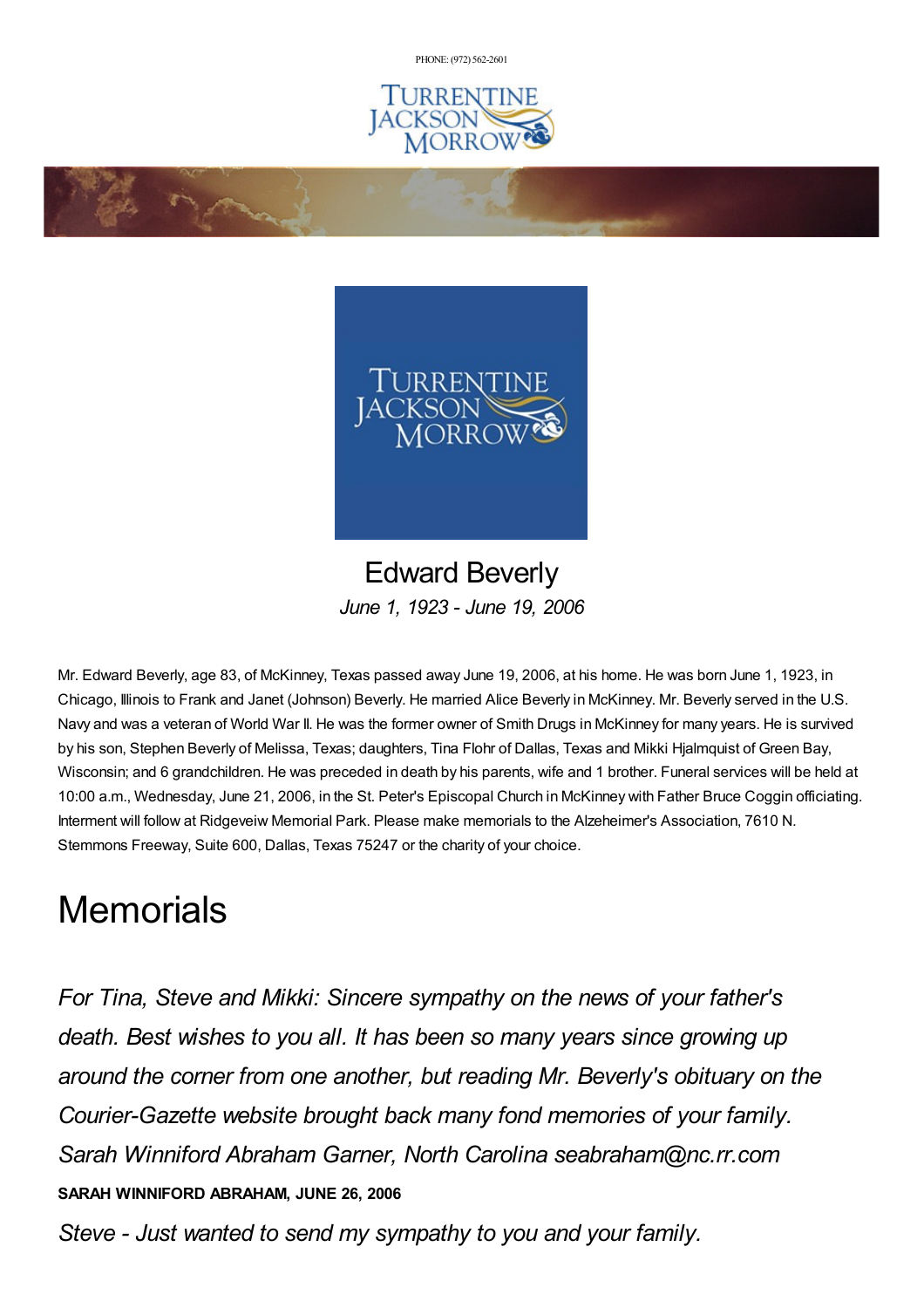#### **BETH BACON MOELLER, JUNE 22, 2006**

*Ed has been taking care of our Lucas family since the early 50s. He was a great gentle giant. Before he was married he dated my cousin. When he would come to the house, my grandmother loved him because he would come to the kitchen table, eat lots of dinner and talk with her,Mrs. Lucas. He and Kaylei delivered everything from prescriptions to Elizabeth Arden perfume to candy bars to Unk Tully B. We remember the white "stomach" medicine and the nasty cough syrup that actually worked. He helped many people in East McKinney as well.God bless your family on your loss.He will be greatly missed.*

**MARY HOLCOMB DICKERSON, JUNE 22, 2006**

*What a great guy! A cornerstone of the "Greatest Generation"*

**TED CHAPMAN, JUNE 21, 2006**

*I had the greatest opportunity to work with Ed. He will be missed dearly. God Bless*

**LARRY & ABBY LOVE, JUNE 21, 2006**

*Our deepest sympathy.*

**DAVE & JOYCE HJALMQUIST, JUNE 21, 2006**

*Our thoughts and prayers are with you at this time.*

**JERI & JILL ST JOHN, JUNE 21, 2006**

*So sorry to hear about your loss. Remember all the good times God allowed you to have with your father. I thank God for him because he played an important role in the lives of many people throughout the years in the Black community in the cily of McKinney and all the surrounding areas. He was always giving and felt that everyone deserved a chance as a human being in this mean old world. May God continue to Bless you and keep you in his care.* **DEBORAH K. MCGOWEN, JUNE 21, 2006**

*So sorry to hear about Ed my family loved him dearly.*

**KELLIE MCCLELLAN, JUNE 20, 2006**

*I'm thinking of you'll. I've know Ed since the 1950's he was a good person and we loved him. So sorry.*